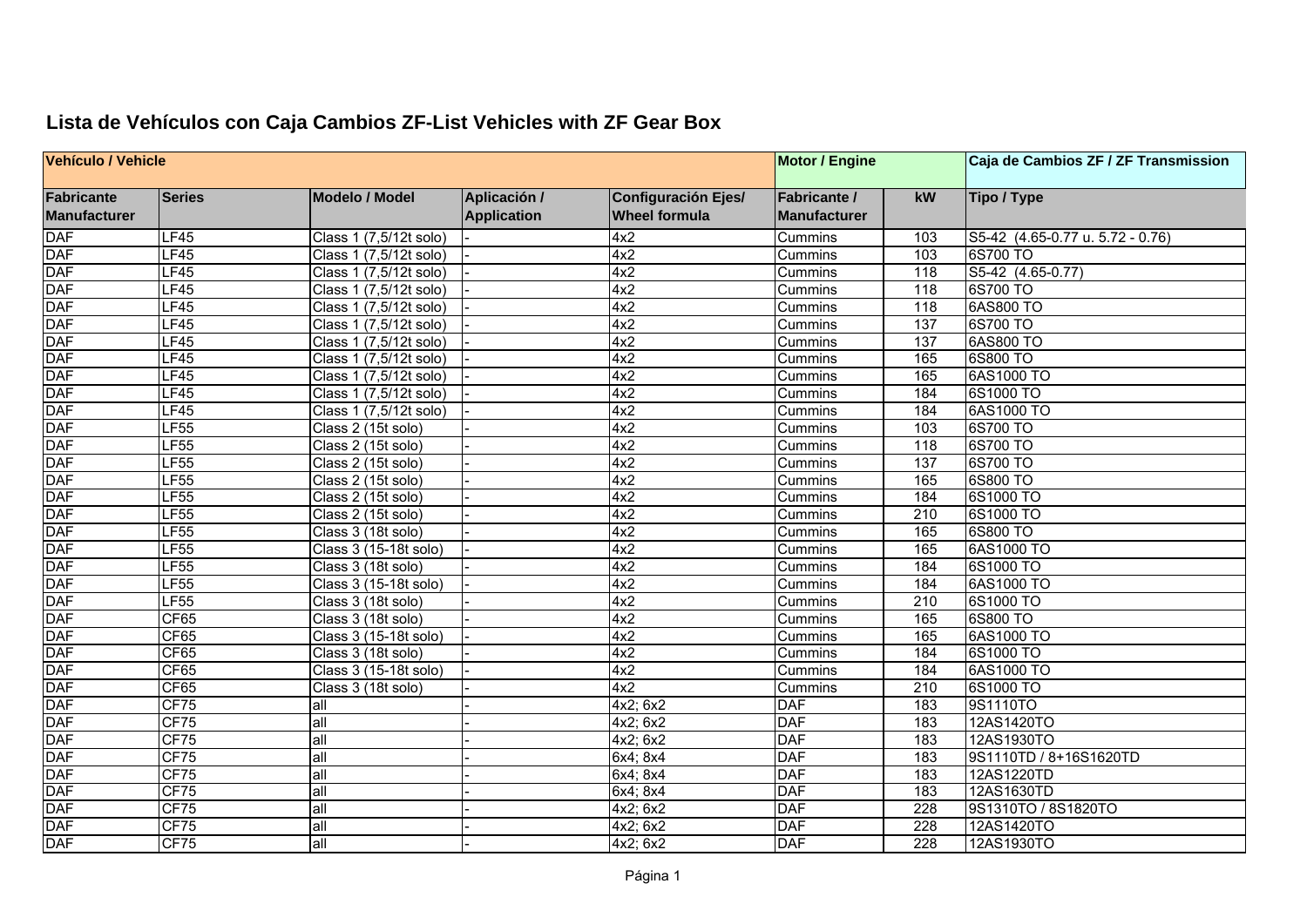| Vehículo / Vehicle                       |                                                                                                                                                                                                                                                                                                                                                                                                                                                                                                                                                                                                                                                                                          |                       |                                    |                                                    | <b>Motor / Engine</b>               |             | Caja de Cambios ZF / ZF Transmission |  |  |
|------------------------------------------|------------------------------------------------------------------------------------------------------------------------------------------------------------------------------------------------------------------------------------------------------------------------------------------------------------------------------------------------------------------------------------------------------------------------------------------------------------------------------------------------------------------------------------------------------------------------------------------------------------------------------------------------------------------------------------------|-----------------------|------------------------------------|----------------------------------------------------|-------------------------------------|-------------|--------------------------------------|--|--|
| <b>Fabricante</b><br><b>Manufacturer</b> | <b>Series</b>                                                                                                                                                                                                                                                                                                                                                                                                                                                                                                                                                                                                                                                                            | <b>Modelo / Model</b> | Aplicación /<br><b>Application</b> | <b>Configuración Ejes/</b><br><b>Wheel formula</b> | <b>Fabricante /</b><br>Manufacturer | kW          | <b>Tipo / Type</b>                   |  |  |
|                                          | CF75                                                                                                                                                                                                                                                                                                                                                                                                                                                                                                                                                                                                                                                                                     | all                   |                                    | 6x4; 8x4                                           | <b>DAF</b>                          | 228         | 9S1310TO / 8+16S1620TD               |  |  |
| DAF<br>DAF                               | CF75                                                                                                                                                                                                                                                                                                                                                                                                                                                                                                                                                                                                                                                                                     | all                   |                                    | 6x4; 8x4                                           | <b>DAF</b>                          | 228         | 12AS1420TD                           |  |  |
| <b>DAF</b>                               | CF75                                                                                                                                                                                                                                                                                                                                                                                                                                                                                                                                                                                                                                                                                     | all                   |                                    | 6x4; 8x4                                           | <b>DAF</b>                          | 228         | 12AS1630TD                           |  |  |
|                                          | CF75                                                                                                                                                                                                                                                                                                                                                                                                                                                                                                                                                                                                                                                                                     | all                   |                                    | $4x2$ ; 6x2                                        | <b>DAF</b>                          | 265         | 8+16S1620TD                          |  |  |
|                                          | CF75                                                                                                                                                                                                                                                                                                                                                                                                                                                                                                                                                                                                                                                                                     | all                   |                                    | 4x2; 6x2                                           | <b>DAF</b>                          | 265         | 12AS1630TD                           |  |  |
| DAF<br>DAF<br>DAF<br>DAF                 | CF75                                                                                                                                                                                                                                                                                                                                                                                                                                                                                                                                                                                                                                                                                     | all                   |                                    | 6x4; 8x4                                           | <b>DAF</b>                          | 265         | 8+16S1620TD                          |  |  |
|                                          | CF75                                                                                                                                                                                                                                                                                                                                                                                                                                                                                                                                                                                                                                                                                     | all                   |                                    | 6x4; 8x4                                           | <b>DAF</b>                          | 265         | 12AS1630TD                           |  |  |
| <b>DAF</b>                               | CF85                                                                                                                                                                                                                                                                                                                                                                                                                                                                                                                                                                                                                                                                                     | all                   |                                    | 4x2; 6x2; 8x2                                      | <b>DAF</b>                          | 265         | 16S1920TD/8+16S1820TO                |  |  |
| <b>DAF</b>                               | CF85                                                                                                                                                                                                                                                                                                                                                                                                                                                                                                                                                                                                                                                                                     | all                   |                                    | 4x2; 6x2; 8x2                                      | <b>DAF</b>                          | 265         | 12AS1930TD/12AS1930TO                |  |  |
| DAF<br>DAF<br>DAF                        | CF85                                                                                                                                                                                                                                                                                                                                                                                                                                                                                                                                                                                                                                                                                     | all                   |                                    | 4x2; 6x2; 8x2                                      | <b>DAF</b>                          | 300         | 16S2020TDL/8+16S2220TO               |  |  |
|                                          | CF85                                                                                                                                                                                                                                                                                                                                                                                                                                                                                                                                                                                                                                                                                     | all                   |                                    | 4x2; 6x2; 8x2                                      | <b>DAF</b>                          | 300         | 12AS2130TD/12AS2130TO                |  |  |
|                                          | CF85                                                                                                                                                                                                                                                                                                                                                                                                                                                                                                                                                                                                                                                                                     | all                   |                                    | 4x2; 6x2; 8x2                                      | <b>DAF</b>                          | 340         | 16S2320TD/16S2520TO                  |  |  |
| <b>DAF</b>                               | CF85                                                                                                                                                                                                                                                                                                                                                                                                                                                                                                                                                                                                                                                                                     | all                   |                                    | 4x2; 6x2; 8x2                                      | <b>DAF</b>                          | 340         | 12AS2330TD/12AS2330TO/16S2630TO      |  |  |
|                                          | CF85                                                                                                                                                                                                                                                                                                                                                                                                                                                                                                                                                                                                                                                                                     | all                   |                                    | $4x2$ ; $6x2$ ; $8x2$                              | <b>DAF</b>                          | 375         | 16S2520TO                            |  |  |
|                                          | CF85                                                                                                                                                                                                                                                                                                                                                                                                                                                                                                                                                                                                                                                                                     | all                   |                                    | 4x2; 6x2; 8x2                                      | <b>DAF</b>                          | 375         | 12AS2530TO/16S2630TO                 |  |  |
|                                          | <b>XF105</b>                                                                                                                                                                                                                                                                                                                                                                                                                                                                                                                                                                                                                                                                             | all                   |                                    | 4x2; 6x2; 8x2                                      | <b>DAF</b>                          | 300         | 16S2020TDL/16S2220TO                 |  |  |
|                                          | <b>XF105</b>                                                                                                                                                                                                                                                                                                                                                                                                                                                                                                                                                                                                                                                                             | all                   |                                    | 4x2; 6x2; 8x2                                      | <b>DAF</b>                          | 300         | 12AS2130TD/12AS2130TO                |  |  |
|                                          | <b>XF105</b>                                                                                                                                                                                                                                                                                                                                                                                                                                                                                                                                                                                                                                                                             | all                   |                                    | 4x2; 6x2; 8x2                                      | <b>DAF</b>                          | 340         | 16S2320TD/16S2520TO                  |  |  |
| DAF<br>DAF<br>DAF<br>DAF<br>DAF<br>DAF   | <b>XF105</b>                                                                                                                                                                                                                                                                                                                                                                                                                                                                                                                                                                                                                                                                             | all                   |                                    | 4x2; 6x2; 8x2                                      | <b>DAF</b>                          | 340         | 12AS2330TD/12AS2330TO/16S2630TO      |  |  |
| DAF<br>DAF                               | <b>XF105</b>                                                                                                                                                                                                                                                                                                                                                                                                                                                                                                                                                                                                                                                                             | all                   |                                    | 4x2; 6x2; 8x2                                      | <b>DAF</b>                          | 375         | 16S2520TO                            |  |  |
|                                          | <b>XF105</b>                                                                                                                                                                                                                                                                                                                                                                                                                                                                                                                                                                                                                                                                             | all                   |                                    | 4x2; 6x2; 8x2                                      | <b>DAF</b>                          | 375         | 12AS2530TO/16S2630TO                 |  |  |
| Ginaf                                    | X-Serie                                                                                                                                                                                                                                                                                                                                                                                                                                                                                                                                                                                                                                                                                  | X5450                 | off-Road-Kipper                    | 10x8                                               | <b>DAF</b>                          | 265         | 16S183xTO                            |  |  |
| Ginaf                                    | X-Serie                                                                                                                                                                                                                                                                                                                                                                                                                                                                                                                                                                                                                                                                                  | X4446                 | off-Road-Kipper                    | 8x8                                                | <b>DAF</b>                          | 300         | 16S223xTO                            |  |  |
| Ginaf                                    | X-Serie                                                                                                                                                                                                                                                                                                                                                                                                                                                                                                                                                                                                                                                                                  | $\overline{X4345}$    | off-Road-Kipper                    | 8x6                                                | <b>DAF</b>                          | 340         | 16S253xTO                            |  |  |
| Ginaf                                    | X-Serie                                                                                                                                                                                                                                                                                                                                                                                                                                                                                                                                                                                                                                                                                  | X3335                 | off-Road-Kipper                    | 6x6                                                | <b>DAF</b>                          | 375         | 16S253xTO                            |  |  |
| Ginaf                                    | X-Serie                                                                                                                                                                                                                                                                                                                                                                                                                                                                                                                                                                                                                                                                                  | X3331                 | off-Road-Kipper                    | 6x6                                                | <b>DAF</b>                          | 165 bis 375 | 16AS263xTO                           |  |  |
| <b>IVECO</b>                             | ZF is single-sourcing-supplier for heavy c.v. (STRALIS + Trakker) and EUROCARGO (model year 2008 with facelift):<br>for STRALIS + TRAKKER with AS Tronic, AS Tronic mid, Ecosplit, Ecomid and Ecomat. Exception: partly Allison in refuse collecting vehicles<br>for EUROCARGO with 5-/6-/9-speed transmissions and AS Tronic lite<br>ZF es una única opción en vehículos pesados (STRALIS +Trakker) y Eurocargo (año modelo 2008, remodelado):<br>- Para el Stralis + TRAKKER con AS Tronic, AS Tronic mid, Ecosplit, Ecomid y Ecomat. Excepción: en parte, Allison en Vehículos para la recogida de basura<br>- Para Eurocargo con las transmisiones 5-/6-/9-speed y la AS Tronic Lite |                       |                                    |                                                    |                                     |             |                                      |  |  |
| <b>KAMAZ</b>                             |                                                                                                                                                                                                                                                                                                                                                                                                                                                                                                                                                                                                                                                                                          |                       | Verteiler                          | 4x2                                                | Cummins                             |             | 6S1000TO                             |  |  |
| <b>KAMAZ</b>                             |                                                                                                                                                                                                                                                                                                                                                                                                                                                                                                                                                                                                                                                                                          |                       | Kipper                             | 4x2                                                | Cummins                             |             | 6S1000TO                             |  |  |
| <b>KAMAZ</b>                             |                                                                                                                                                                                                                                                                                                                                                                                                                                                                                                                                                                                                                                                                                          |                       | Kipper                             | 8x4                                                | <b>KAMAZ</b>                        |             | 9S1310                               |  |  |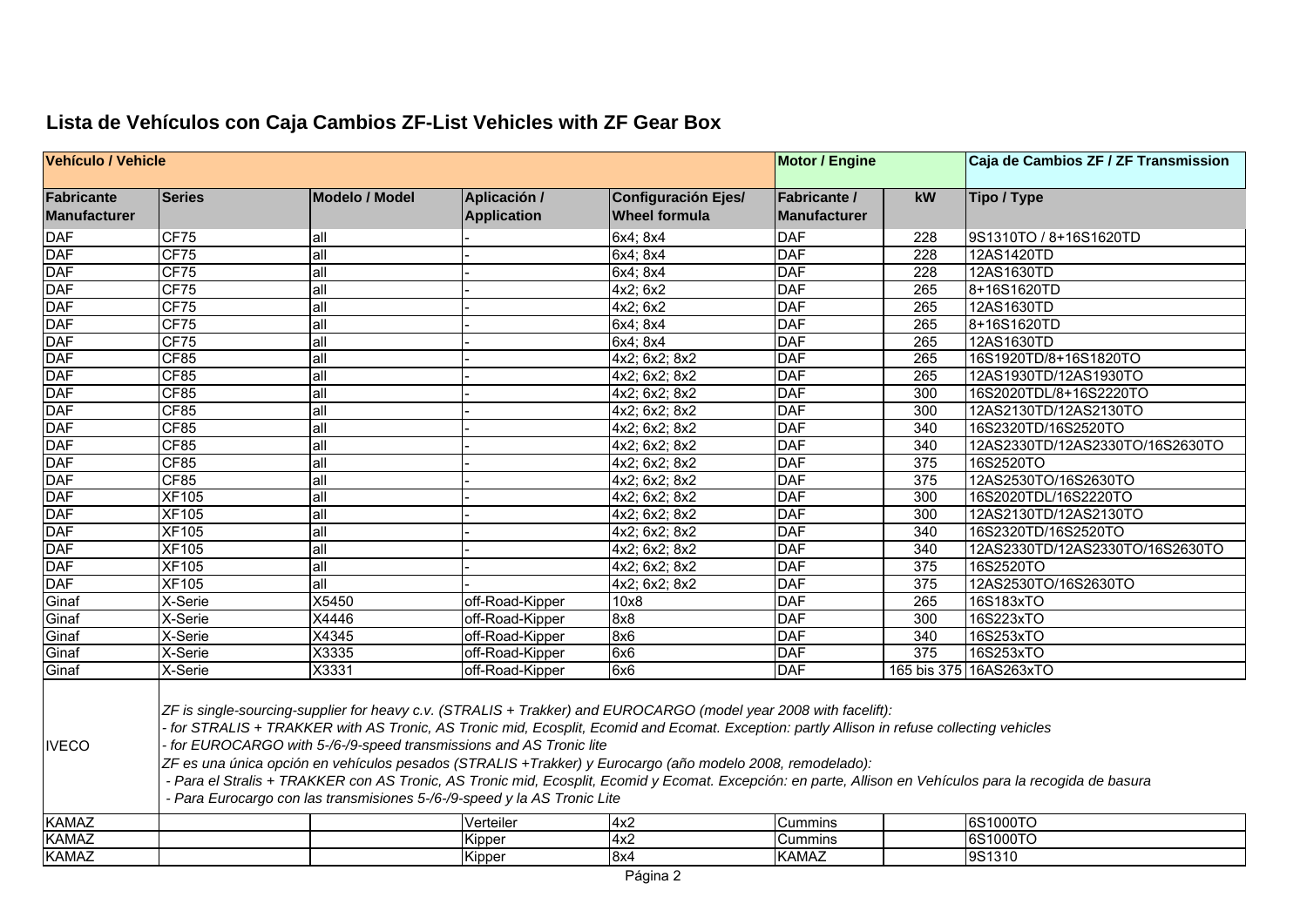| <b>Vehículo / Vehicle</b><br><b>Motor / Engine</b> |        |                       |                                    |                                                                                                                                                                                                                                                          |                                     |    | Caja de Cambios ZF / ZF Transmission |
|----------------------------------------------------|--------|-----------------------|------------------------------------|----------------------------------------------------------------------------------------------------------------------------------------------------------------------------------------------------------------------------------------------------------|-------------------------------------|----|--------------------------------------|
| <b>Fabricante</b><br><b>Manufacturer</b>           | Series | <b>Modelo / Model</b> | Aplicación /<br><b>Application</b> | <b>Configuración Ejes/</b><br><b>Wheel formula</b>                                                                                                                                                                                                       | <b>Fabricante /</b><br>Manufacturer | kW | Tipo / Type                          |
| <b>KAMAZ</b>                                       |        |                       | Kipper                             | 8x4                                                                                                                                                                                                                                                      | <b>KAMAZ</b>                        |    | 9S1310                               |
| <b>KAMAZ</b>                                       |        |                       | Kipper                             | 6x4                                                                                                                                                                                                                                                      | <b>KAMAZ</b>                        |    | 9S1310                               |
| <b>KAMAZ</b>                                       |        |                       | Kipper                             | 6x4                                                                                                                                                                                                                                                      | Cummins                             |    | 9S1310                               |
| <b>KAMAZ</b>                                       |        |                       | Sattelzug                          | 6x4                                                                                                                                                                                                                                                      | KAMA3                               |    | 9S1310                               |
| <b>KAMAZ</b>                                       |        |                       | Pritsche                           | 4x2                                                                                                                                                                                                                                                      | Cummins                             |    | 9S1310                               |
| <b>KAMAZ</b>                                       |        |                       | Kipper                             | 6x4                                                                                                                                                                                                                                                      | Cummins                             |    | 9S1310                               |
| <b>MAN</b>                                         |        |                       |                                    | ZF is single-sourcing-supplier with AS Tronic, AS Tronic mid, AS Tronic lite and Ecosplit, Ecomid and Ecolite 6/5 gear.<br>ZF es una única opción con cajas de cambios modelos AS Tronic, AS Tronic mid, AS Tronic lite y Ecosplit, Ecomid y Ecolite 6/5 |                                     |    |                                      |
| <b>MAZ</b>                                         |        | 4370                  | truck                              | 4x2                                                                                                                                                                                                                                                      | KHD                                 |    | S5-42                                |
| <b>MAZ</b>                                         |        | 4371                  | truck                              | 4x2                                                                                                                                                                                                                                                      | KHD                                 |    | $S5-42$                              |
| <b>MAZ</b>                                         |        | 4370                  | truck                              | 4x2                                                                                                                                                                                                                                                      | <b>KHD</b>                          |    | $S5-42$                              |
| <b>MAZ</b>                                         |        | 4371                  | truck                              | 4x2                                                                                                                                                                                                                                                      | KHD                                 |    | $S5-42$                              |
| <b>MAZ</b>                                         |        | 5337                  | truck                              | 4x2                                                                                                                                                                                                                                                      | KHD                                 |    | 6 S 850                              |
| <b>MAZ</b>                                         |        | 5337                  | truck                              | 4x2                                                                                                                                                                                                                                                      | Deutz                               |    | 6 S 850                              |
| <b>MAZ</b>                                         |        | 5550                  | dumper                             | 4x2                                                                                                                                                                                                                                                      | KHD                                 |    | 6 S 850 PTO                          |
| <b>MAZ</b>                                         |        | 5551                  | dumper                             | 4x2                                                                                                                                                                                                                                                      | KHD                                 |    | 6 S 850 PTO                          |
| <b>MAZ</b>                                         |        | 5550                  | dumper                             | 4x2                                                                                                                                                                                                                                                      | Deutz                               |    | 6 S 850 PTO                          |
| <b>MAZ</b>                                         |        | 5551                  | dumper                             | 4x2                                                                                                                                                                                                                                                      | Deutz                               |    | 6 S 850 PTO                          |
| <b>MAZ</b>                                         |        | 5337                  | truck                              | 4x2                                                                                                                                                                                                                                                      | <b>KHD</b>                          |    | 6 S 850 PTO                          |
| <b>MAZ</b>                                         |        | 5337                  | truck                              | 4x2                                                                                                                                                                                                                                                      | KHD                                 |    | 6 S 850 PTO                          |
| <b>MAZ</b>                                         |        | 5337                  | truck                              | 4x2                                                                                                                                                                                                                                                      | Deutz                               |    | 6 S 850 PTO                          |
| <b>MAZ</b>                                         |        | 5336                  | truck                              | 4x2                                                                                                                                                                                                                                                      | KHD                                 |    | 9 S 75                               |
| <b>MAZ</b>                                         |        | 5337                  | truck                              | 4x2                                                                                                                                                                                                                                                      | KHD                                 |    | 9 S 75                               |
| <b>MAZ</b>                                         |        | 5336                  | truck                              | 4x2                                                                                                                                                                                                                                                      | KHD                                 |    | 9 S 75                               |
| <b>MAZ</b>                                         |        | 5337                  | truck                              | 4x2                                                                                                                                                                                                                                                      | KHD                                 |    | 9 S 75                               |
| <b>MAZ</b>                                         |        | 5336                  | truck                              | 4x2                                                                                                                                                                                                                                                      | KHD                                 |    | 9 S 75 PTO                           |
| <b>MAZ</b>                                         |        | 5337                  | truck                              | 4x2                                                                                                                                                                                                                                                      | KHD                                 |    | 9 S 75 PTO                           |
| <b>MAZ</b>                                         |        | 5336                  | truck                              | 4x2                                                                                                                                                                                                                                                      | KHD                                 |    | 9 S 75 PTO                           |
| <b>MAZ</b>                                         |        | 5337                  | truck                              | 4x2                                                                                                                                                                                                                                                      | KHD                                 |    | 9 S 75 PTO                           |
| <b>MAZ</b>                                         |        | 5432                  | truck                              | 4x2                                                                                                                                                                                                                                                      | <b>KHD</b>                          |    | 9 S 109                              |
| <b>MAZ</b>                                         |        | 5432                  | truck                              | 4x2                                                                                                                                                                                                                                                      | KHD                                 |    | 9 S 109                              |
| <b>MAZ</b>                                         |        | 5516                  | dumper                             | 6x4                                                                                                                                                                                                                                                      | KHD                                 |    | 9 S 109 PTO                          |
| <b>MAZ</b>                                         |        | 5516                  | dumper                             | 6x4                                                                                                                                                                                                                                                      | KHD                                 |    | 9 S 109 PTO                          |
| <b>MAZ</b>                                         |        | 6312                  | truck                              | 6x4                                                                                                                                                                                                                                                      | <b>KHD</b>                          |    | 9 S 109 PTO                          |
| <b>MAZ</b>                                         |        | 6501                  | dumper                             | 6x4                                                                                                                                                                                                                                                      | Deutz                               |    | 9 S 1315 TO                          |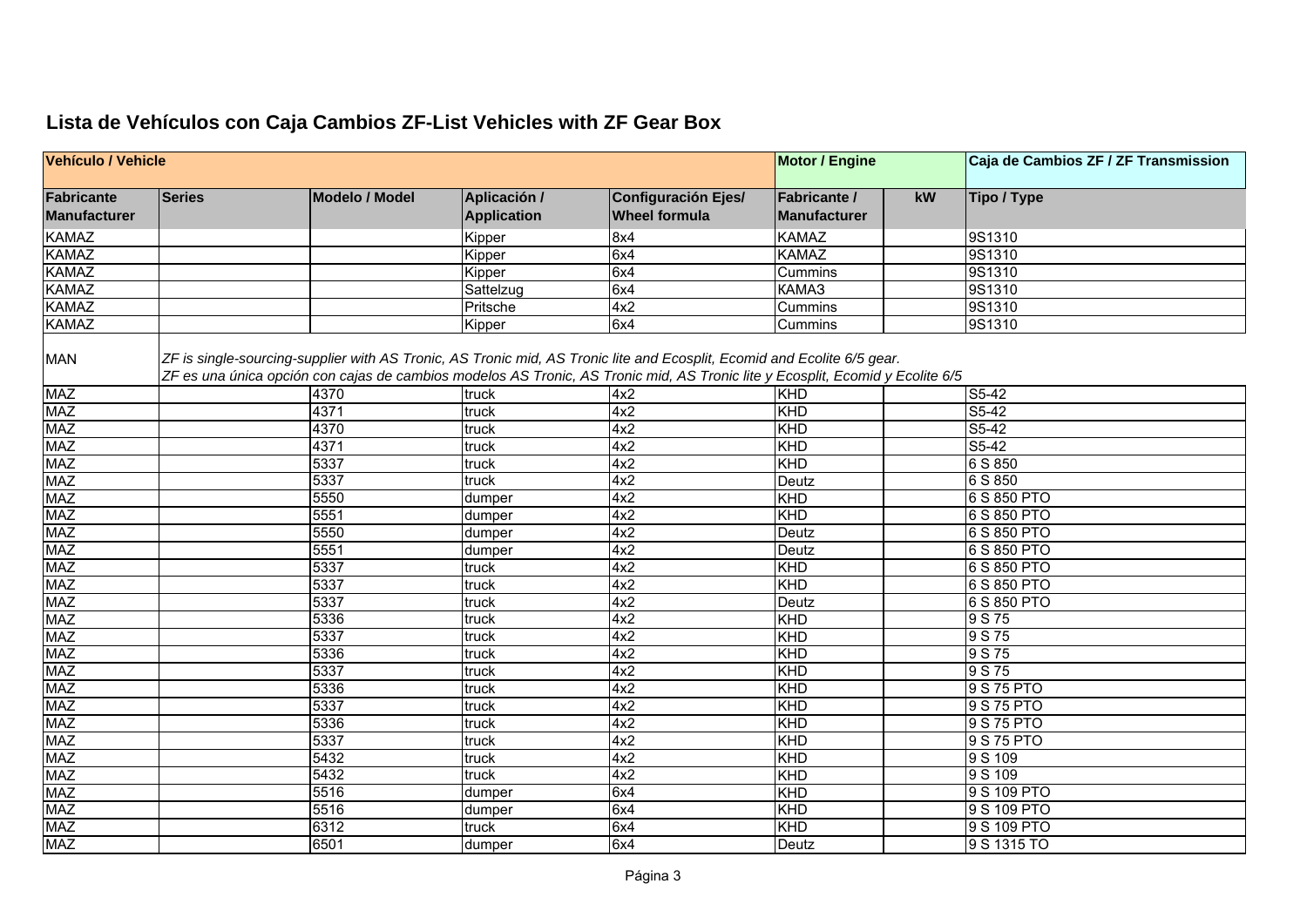| Vehículo / Vehicle                |               |                       |                                    |                                                    | <b>Motor / Engine</b>                      |     | Caja de Cambios ZF / ZF Transmission |
|-----------------------------------|---------------|-----------------------|------------------------------------|----------------------------------------------------|--------------------------------------------|-----|--------------------------------------|
| <b>Fabricante</b><br>Manufacturer | <b>Series</b> | <b>Modelo / Model</b> | Aplicación /<br><b>Application</b> | <b>Configuración Ejes/</b><br><b>Wheel formula</b> | <b>Fabricante /</b><br><b>Manufacturer</b> | kW  | Tipo / Type                          |
| MAZ                               |               | 6312                  | truck                              | 6x4                                                | Deutz                                      |     | 9 S 1315 TO                          |
| <b>MAZ</b>                        |               | 5516                  | dumper                             | 6x4                                                | KHD                                        |     | 16 S 151 PTO                         |
| <b>MAZ</b>                        |               | 6303                  | truck                              | 6x4                                                | KHD                                        |     | 16 S 151 PTO                         |
| <b>MAZ</b>                        |               | 5516                  | dumper                             | 6x4                                                | KHD                                        |     | 16 S 151 PTO                         |
| <b>MAZ</b>                        |               | 6303                  | truck                              | 6x4                                                | KHD                                        |     | 16 S 151 PTO                         |
| <b>MAZ</b>                        |               | 6303                  | truck                              | 6x4                                                | KHD                                        |     | 16 S 151                             |
| <b>MAZ</b>                        |               | 5440                  | truck                              | 6x4                                                | KHD                                        |     | 16 S 151                             |
| <b>MAZ</b>                        |               | 6430                  | truck                              | 6x4                                                | KHD                                        |     | 16 S 151                             |
| <b>MAZ</b>                        |               | 6303                  | truck                              | 6x4                                                | KHD                                        |     | 16 S 151                             |
| <b>MAZ</b>                        |               | 6303                  | truck                              | 6x4                                                | KHD                                        |     | 16 S 151                             |
| <b>MAZ</b>                        |               | 6513 A8               | dumper                             | 6x4                                                | <b>YAMZ</b>                                |     | 16 S 1825TO                          |
| <b>MAZ</b>                        |               | 6430 08/A8/A9         | truck                              | 6x4                                                | <b>YAMZ</b>                                |     | 16 S 2220TO                          |
| <b>MAZ</b>                        |               | 6303                  | truck                              | 6x4                                                | KHD                                        |     | 16 S 221                             |
| <b>MAZ</b>                        |               | 5440                  | truck                              | 6x4                                                | KHD                                        |     | 16 S 221                             |
| <b>MAZ</b>                        |               | 6430                  | truck                              | 6x4                                                | KHD                                        |     | 16 S 221                             |
| <b>MAZ</b>                        |               | 6303                  | truck                              | 6x4                                                | MB                                         |     | 16 S 221                             |
| <b>MAZ</b>                        |               | 5440                  | truck                              | 6x4                                                | <b>MB</b>                                  |     | 16 S 221                             |
| <b>MAZ</b>                        |               | 6430                  | truck                              | 6x4                                                | <b>MB</b>                                  |     | 16 S 221                             |
|                                   |               | 6303                  |                                    |                                                    | KHD                                        |     | 16 S 221                             |
| <b>MAZ</b><br><b>MAZ</b>          |               |                       | truck                              | 6x4                                                | <b>MB</b>                                  |     | 16 S 221                             |
|                                   |               | 6303                  | truck                              | 6x4                                                |                                            |     |                                      |
| <b>MAZ</b>                        |               | 5516                  | dumper                             | 6x4                                                | KHD                                        |     | 16 S 221 PTO                         |
| <b>MAZ</b>                        |               | 5516                  | dumper                             | 6x4                                                | <b>MB</b>                                  |     | 16 S 221 PTO                         |
| <b>MAZ</b>                        |               | 5516                  | dumper                             | 6x4                                                | KHD                                        |     | 16 S 221 PTO                         |
| <b>MAZ</b>                        |               | 6501                  | dumper                             | 6x4                                                | KHD                                        |     | 16 S 221 PTO                         |
| <b>MAZ</b>                        |               | 5516                  | dumper                             | 6x4                                                | <b>MB</b>                                  |     | 16 S 221 PTO                         |
| <b>MAZ</b>                        |               | 6501                  | dumper                             | 6x4                                                | <b>MB</b>                                  |     | 16 S 221 PTO                         |
| <b>MAZ</b>                        |               | 5516                  | dumper                             | 6x4                                                | KHD                                        |     | 16 S 221 PTO                         |
| <b>MAZ</b>                        |               | 5516                  | dumper                             | 6x4                                                | MB                                         |     | 16 S 221 PTO                         |
| <b>MAZ</b>                        |               | 5516                  | dumper                             | 6x4                                                | KHD                                        |     | 16 S 221 PTO                         |
| <b>MAZ</b>                        |               | 5516                  | dumper                             | 6x4                                                | MB                                         |     | 16 S 221 PTO                         |
| <b>Renault Trucks</b>             | Premium Dist. | 220                   | Solo-Lkw / Solo-truck              | 4x2                                                | <b>RVI</b>                                 | 158 | 5206A                                |
| <b>Renault Trucks</b>             | Premium Dist. | 270                   | Solo-Lkw / Solo-truck              | $4x2-6x2$                                          | <b>RVI</b>                                 | 195 | 9S-109 DD-OD                         |
| <b>Renault Trucks</b>             | Premium Dist. | 320                   | Solo-Lkw / Solo-truck              | $4x2-6x2$                                          | <b>RVI</b>                                 | 229 | 9S-109 OD                            |
| <b>Renault Trucks</b>             | Premium Dist. | 320                   | Lastzug / Road train               | $4x2-6x2$                                          | <b>RVI</b>                                 | 229 | 9S-109 OD                            |
| <b>Renault Trucks</b>             | Premium Dist. | 320                   | SZM / Tractor                      | 4x2                                                | <b>RVI</b>                                 | 229 | 16S-109 OD                           |
| <b>Renault Trucks</b>             | Premium Dist. | 370                   | Solo-Lkw / Solo-truck              | 4x2-6x2                                            | <b>RVI</b>                                 | 266 | 16S-151 OD                           |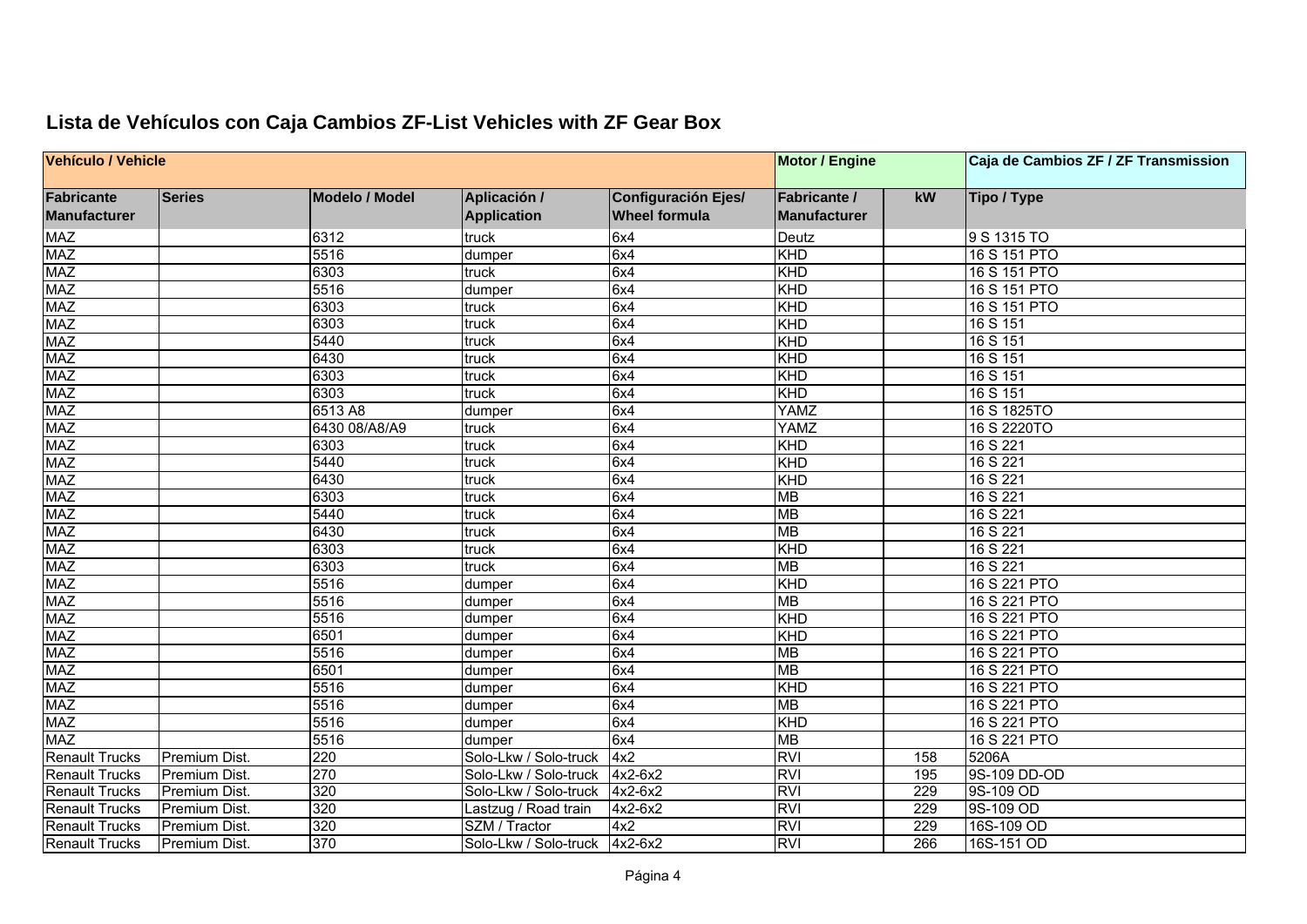| Vehículo / Vehicle                |                   |                       |                                    |                                                    | <b>Motor / Engine</b>               |                  | Caja de Cambios ZF / ZF Transmission |
|-----------------------------------|-------------------|-----------------------|------------------------------------|----------------------------------------------------|-------------------------------------|------------------|--------------------------------------|
| Fabricante<br><b>Manufacturer</b> | <b>Series</b>     | <b>Modelo / Model</b> | Aplicación /<br><b>Application</b> | <b>Configuración Ejes/</b><br><b>Wheel formula</b> | Fabricante /<br><b>Manufacturer</b> | kW               | Tipo / Type                          |
| <b>Renault Trucks</b>             | Premium Dist.     | 370                   | Lastzug / Road train               | 4x2-6x2                                            | <b>RVI</b>                          | 266              | 16S-151 OD                           |
| <b>Renault Trucks</b>             | Premium Dist.     | 370                   | SZM / Tractor                      | 4x2                                                | <b>RVI</b>                          | 266              | 16S-151 OD                           |
| <b>Renault Trucks</b>             | Premium Dist.     | 420                   | Solo-Lkw / Solo-truck              | 4x2                                                | <b>RVI</b>                          | 303              | 16S-181 DD                           |
| <b>Renault Trucks</b>             | Premium Dist.     | 420                   | Lastzug / Road train               | 4x2                                                | <b>RVI</b>                          | 303              | 16S-181 DD                           |
| <b>Renault Trucks</b>             | Premium Dist.     | 420                   | SZM / Tractor                      | 4x2                                                | <b>RVI</b>                          | 303              | 16S-181 DD                           |
| <b>Renault Trucks</b>             | Premium Dist. PNG | 330                   |                                    |                                                    | Volvo                               | 330              | 16S-1620 TD                          |
| <b>Renault Trucks</b>             | Premium Dist. PNG | 330                   |                                    |                                                    | Volvo                               | 330              | 16S-1820 TO                          |
| <b>Renault Trucks</b>             | Premium Dist. PNG | 380                   |                                    |                                                    | Volvo                               | 380              | 16S-1820 TO                          |
| <b>Renault Trucks</b>             | Premium Dist. PNG | 380                   |                                    |                                                    | Volvo                               | 380              | 16S-1920 TD                          |
| <b>Renault Trucks</b>             | Premium Dist. PNG | 440                   |                                    |                                                    | Volvo                               | 440              | 16S-2220 TD                          |
| <b>Renault Trucks</b>             | Premium Dist. PNG | 440                   |                                    |                                                    | Volvo                               | 440              | 16S-2220 TO                          |
| <b>Renault Trucks</b>             | Premium Dist. PNG | 240                   |                                    |                                                    | Deutz                               | 240              | E2410 TO                             |
| <b>Renault Trucks</b>             | Premium Dist. PNG | 240                   |                                    |                                                    | Deutz                               | 240              | 9S-1110 TO                           |
| <b>Renault Trucks</b>             | Premium Dist. PNG | 280                   |                                    |                                                    | Deutz                               | 280              | E2410                                |
| <b>Renault Trucks</b>             | Premium Dist. PNG | 280                   |                                    |                                                    | Deutz                               | 280              | 9S-1110 TO                           |
| <b>Renault Trucks</b>             | Premium Dist. PNG | 320                   |                                    |                                                    | Deutz                               | 320              | 9S-1110 TO                           |
| <b>Renault Trucks</b>             | Premium Dist. PNG | 350                   |                                    |                                                    | Volvo                               | $\overline{370}$ | 16S-1620 TD                          |
| <b>Renault Trucks</b>             | Premium Dist. PNG | 350                   |                                    |                                                    | Volvo                               | 370              | 16S-1820 TO                          |
| <b>Renault Trucks</b>             | Premium Dist. PNG | 400                   |                                    |                                                    | Volvo                               | 410              | 16S-1820 TO                          |
| <b>Renault Trucks</b>             | Premium Dist. PNG | 400                   |                                    |                                                    | Volvo                               | 410              | 16S-1920 TD                          |
| <b>Renault Trucks</b>             | Premium Dist. PNG | 440                   |                                    |                                                    | Volvo                               | 450              | 16S-2220 TD                          |
| <b>Renault Trucks</b>             | Premium Dist. PNG | 440                   |                                    |                                                    | Volvo                               | 450              | 16S-2220 TO                          |
| <b>Renault Trucks</b>             | Premium Road      | 320                   | Lastzug / Road train               | 4x2                                                | <b>RVI</b>                          | 229              | 16S-109 OD                           |
| <b>Renault Trucks</b>             | Premium Road      | 320                   | SZM / Tractor                      | 4x2                                                | <b>RVI</b>                          | 229              | 16S-109 OD                           |
| <b>Renault Trucks</b>             | Premium Road      | 370                   | Lastzug / Road train               | $4x2-6x2$                                          | <b>RVI</b>                          | 266              | 16S-151 OD-DD                        |
| <b>Renault Trucks</b>             | Premium Road      | 370                   | SZM / Tractor                      | $4x2-6x2$                                          | <b>RVI</b>                          | 266              | 16S-151 DD                           |
| <b>Renault Trucks</b>             | Premium Road      | 420                   | Lastzug / Road train               | $4x2-6x2$                                          | <b>RVI</b>                          | 303              | 16S-151 OD                           |
| <b>Renault Trucks</b>             | Premium Road      | 420                   | Lastzug / Road train               | 4x2-6x2                                            | <b>RVI</b>                          | 303              | 16S-181 DD                           |
| <b>Renault Trucks</b>             | Premium Road      | 420                   | SZM / Tractor                      | 4x2-6x2                                            | <b>RVI</b>                          | 303              | 16S-181 DD                           |
| <b>Renault Trucks</b>             | Premium Road PNG  | 330                   |                                    |                                                    | Volvo                               | 330              | 16S-1620 TD                          |
| <b>Renault Trucks</b>             | Premium Road PNG  | 330                   |                                    |                                                    | Volvo                               | 330              | 16S-1820 TO                          |
| <b>Renault Trucks</b>             | Premium Road PNG  | 380                   |                                    |                                                    | Volvo                               | 380              | 16S-1820 TO                          |
| <b>Renault Trucks</b>             | Premium Road PNG  | 380                   |                                    |                                                    | Volvo                               | 380              | 16S-1920 TD                          |
| <b>Renault Trucks</b>             | Premium Road PNG  | 440                   |                                    |                                                    | Volvo                               | 440              | 16S-2220 TD                          |
| <b>Renault Trucks</b>             | Premium Road PNG  | 440                   |                                    |                                                    | Volvo                               | 440              | 16S-2220 TO                          |
| <b>Renault Trucks</b>             | Premium Road PNG  | 350                   |                                    |                                                    | Volvo                               | 370              | 16S-1620 TD                          |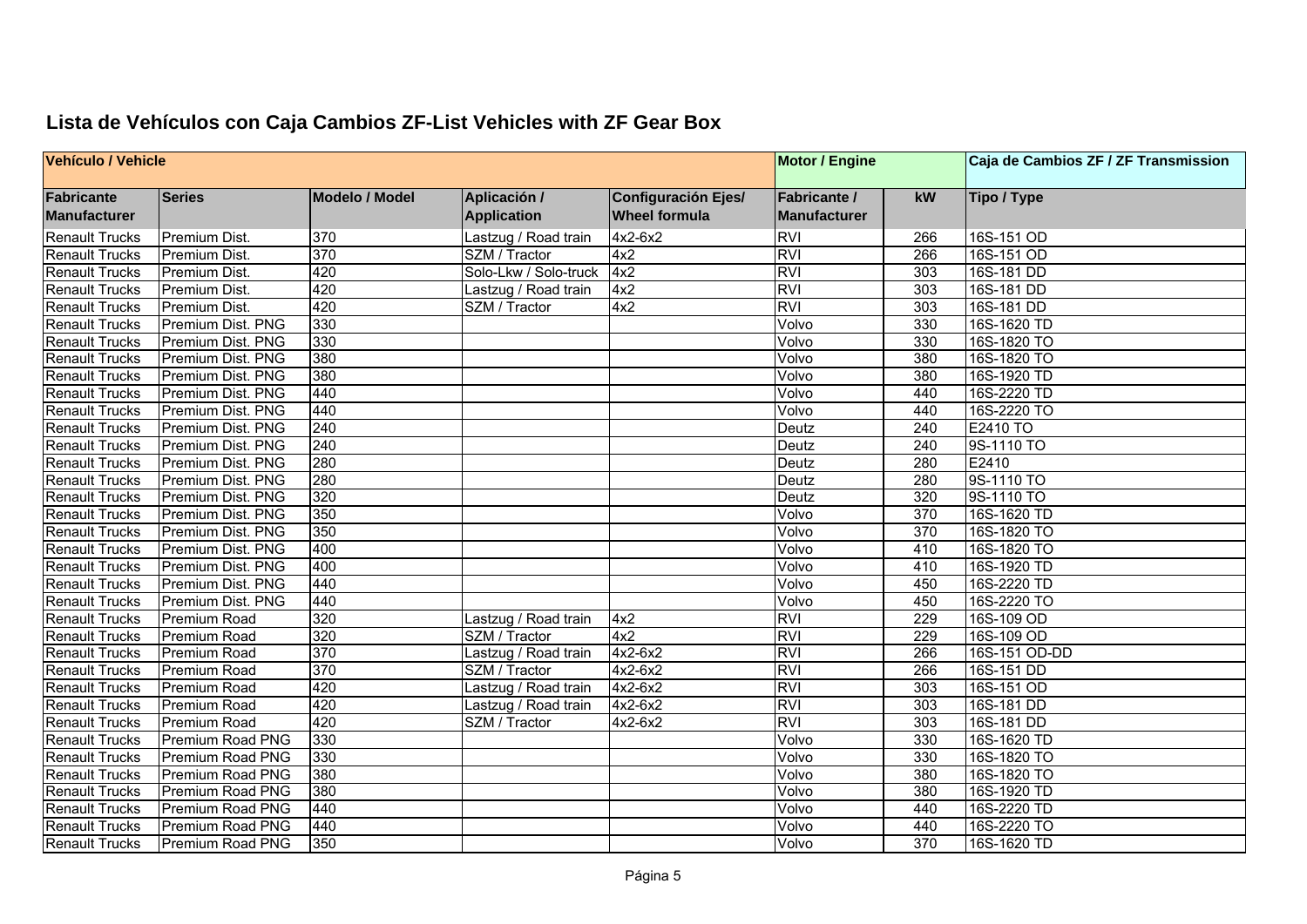| <b>Vehículo / Vehicle</b> |                  |                       |                       |                            | <b>Motor / Engine</b> |     | Caja de Cambios ZF / ZF Transmission |
|---------------------------|------------------|-----------------------|-----------------------|----------------------------|-----------------------|-----|--------------------------------------|
| <b>Fabricante</b>         | <b>Series</b>    | <b>Modelo / Model</b> | Aplicación /          | <b>Configuración Ejes/</b> | <b>Fabricante /</b>   | kW  | Tipo / Type                          |
| Manufacturer              |                  |                       | <b>Application</b>    | <b>Wheel formula</b>       | <b>Manufacturer</b>   |     |                                      |
| <b>Renault Trucks</b>     | Premium Road PNG | 350                   |                       |                            | Volvo                 | 370 | 16S-1820 TO                          |
| <b>Renault Trucks</b>     | Premium Road PNG | 400                   |                       |                            | Volvo                 | 410 | 16S-1820 TO                          |
| <b>Renault Trucks</b>     | Premium Road PNG | 400                   |                       |                            | Volvo                 | 410 | 16S-1920 TD                          |
| <b>Renault Trucks</b>     | Premium Road PNG | 440                   |                       |                            | Volvo                 | 450 | 16S-2220 TD                          |
| <b>Renault Trucks</b>     | Premium Road PNG | 440                   |                       |                            | Volvo                 | 450 | 16S-2220 TO                          |
| <b>Renault Trucks</b>     | Kerax            | 270                   | Solo-Lkw / Solo-truck | 4x2                        | <b>RVI</b>            | 195 | 9S-109 OD                            |
| <b>Renault Trucks</b>     | Kerax            | 270                   | Solo-Lkw / Solo-truck | 4x4                        | <b>RVI</b>            | 195 | 8309A                                |
| <b>Renault Trucks</b>     | Kerax            | 320                   | Solo-Lkw / Solo-truck | 4x2                        | <b>RVI</b>            | 229 | 9S-109 OD                            |
| <b>Renault Trucks</b>     | Kerax            | 320                   | Solo-Lkw / Solo-truck | 4x4                        | <b>RVI</b>            | 229 | 16S-151 OD                           |
| <b>Renault Trucks</b>     | Kerax            | 320                   | Solo-Lkw / Solo-truck | 6x4                        | <b>RVI</b>            | 229 | 16S-151 OD                           |
| <b>Renault Trucks</b>     | Kerax            | 370                   | Solo-Lkw / Solo-truck | 4x2-6x4-8x4                | <b>RVI</b>            | 266 | 16S-151 OD                           |
| <b>Renault Trucks</b>     | Kerax            | 370                   | SZM / Tractor         | 4x2-6x4                    | <b>RVI</b>            | 266 | 16S-151 OD                           |
| Renault Trucks            | Kerax            | 370                   | Lastzug / Road train  | 6x4                        | <b>RVI</b>            | 266 | 16S-151 OD                           |
| <b>Renault Trucks</b>     | Kerax            | 370                   | Solo-Lkw / Solo-truck | 4x4-6x6                    | <b>RVI</b>            | 266 | 16S-151 OD                           |
| <b>Renault Trucks</b>     | Kerax            | 420                   | Solo-Lkw / Solo-truck | 4x2-6x4-8x4                | <b>RVI</b>            | 303 | 16S-151 OD                           |
| <b>Renault Trucks</b>     | Kerax            | 420                   | Lastzug / Road train  | 4x2-4x4-6x4                | <b>RVI</b>            | 303 | 16S-151 OD                           |
| <b>Renault Trucks</b>     | Kerax            | 420                   | Lastzug / Road train  | 6x4                        | <b>RVI</b>            | 303 | 16S-151 OD                           |
| Renault Trucks            | Kerax            | 420                   | Solo-Lkw / Solo-truck | 4x4-6x6                    | <b>RVI</b>            | 303 | 16S-151 OD                           |
| Renault Trucks            | <b>Kerax PNG</b> | 330                   |                       |                            | Volvo                 |     | 16S-1820 TO                          |
| <b>Renault Trucks</b>     | <b>Kerax PNG</b> | 380                   |                       |                            | Volvo                 |     | 16S-1820 TO                          |
| <b>Renault Trucks</b>     | <b>Kerax PNG</b> | 440                   |                       |                            | Volvo                 |     | 16S-2220 TO                          |
| <b>Renault Trucks</b>     | <b>Kerax PNG</b> | 460                   |                       |                            | Volvo                 |     | 16S-2220 TO                          |
| <b>Renault Trucks</b>     | <b>Kerax PNG</b> | 350                   |                       |                            | Volvo                 |     | 16S-1820 TO                          |
| <b>Renault Trucks</b>     | <b>Kerax PNG</b> | 400                   |                       |                            | Volvo                 |     | 16S-1820 TO                          |
| <b>Renault Trucks</b>     | <b>Kerax PNG</b> | 440                   |                       |                            | Volvo                 |     | 16S-2220 TO                          |
| <b>Renault Trucks</b>     | <b>Kerax PNG</b> | 480                   |                       |                            | Volvo                 |     | 16S-2520 TO                          |
| <b>Renault Trucks</b>     | <b>Kerax PNG</b> | 520                   |                       |                            | Volvo                 |     | 16S-2520 TO                          |
| <b>Renault Trucks</b>     | Magnum           | 400                   | Lastzug / Road train  | 4x2-6x2                    | Mack                  | 294 | 16S-181 DD-OD                        |
| <b>Renault Trucks</b>     | Magnum           | 400                   | SZM / Tractor         | 4x2                        | Mack                  | 294 | 16S-181 DD-OD                        |
| <b>Renault Trucks</b>     | Magnum           | 440                   | Lastzug / Road train  | 4x2-6x2                    | Mack                  | 324 | 16S-221 DD                           |
| <b>Renault Trucks</b>     | Magnum           | 440                   | Lastzug / Road train  | $4x2-6x2$                  | <b>Mack</b>           | 324 | 16S-181 OD                           |
| <b>Renault Trucks</b>     | Magnum           | 440                   | SZM / Tractor         | 6x2-6x4                    | Mack                  | 324 | 16S-181 OD                           |
| <b>Renault Trucks</b>     | Magnum           | 440                   | SZM / Tractor         | 6x2-6x4                    | Mack                  | 324 | 16S-221 DD                           |
| <b>Renault Trucks</b>     | Magnum           | 480                   | astzug / Road train   | $4x2-6x2$                  | Mack                  | 353 | 16S-221 DD                           |
| <b>Renault Trucks</b>     | Magnum           | 480                   | Lastzug / Road train  | $4x2-6x2$                  | Mack                  | 353 | 16S-181 OD                           |
| <b>Renault Trucks</b>     | Magnum           | 480                   | SZM / Tractor         | 6x2-6x4                    | Mack                  | 353 | 16S-181 OD                           |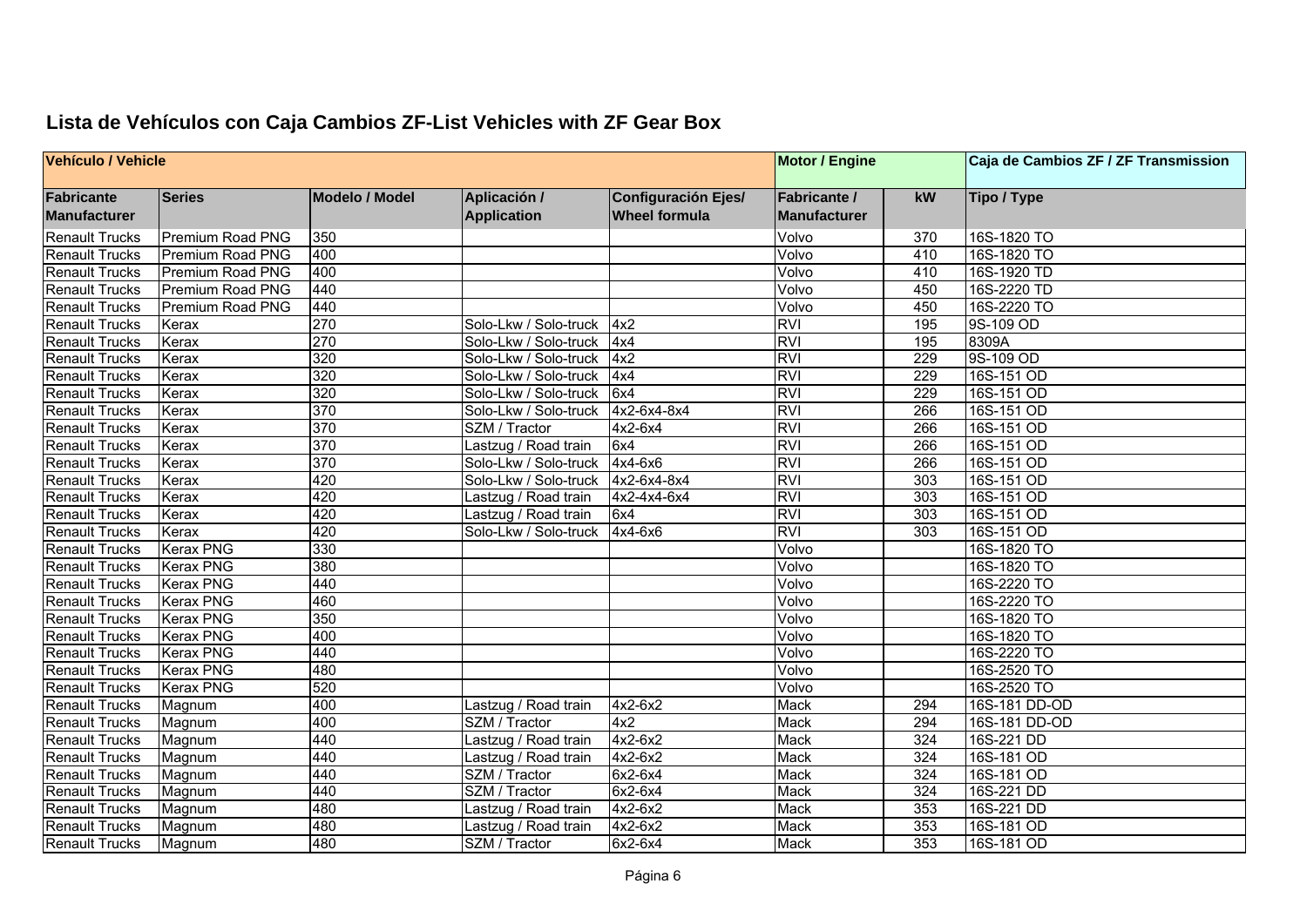| Vehículo / Vehicle                |                             |                       |                                    |                                                    |                                            |     | Caja de Cambios ZF / ZF Transmission |
|-----------------------------------|-----------------------------|-----------------------|------------------------------------|----------------------------------------------------|--------------------------------------------|-----|--------------------------------------|
| <b>Fabricante</b><br>Manufacturer | <b>Series</b>               | <b>Modelo / Model</b> | Aplicación /<br><b>Application</b> | <b>Configuración Ejes/</b><br><b>Wheel formula</b> | <b>Fabricante /</b><br><b>Manufacturer</b> | kW  | Tipo / Type                          |
| <b>Renault Trucks</b>             | Magnum                      | 480                   | SZM / Tractor                      | 6x2-6x4                                            | <b>Mack</b>                                | 353 | 16S-221 DD                           |
| <b>Renault Trucks</b>             | Magnum PNG                  | 440                   |                                    |                                                    | Volvo                                      |     | 16S-2220 TO                          |
| <b>Renault Trucks</b>             | Magnum PNG                  | 440                   |                                    |                                                    | Volvo                                      |     | 16S-2220 TD                          |
| <b>Renault Trucks</b>             | Magnum PNG                  | 480                   |                                    |                                                    | Volvo                                      |     | 16S-2220 TO                          |
| <b>Renault Trucks</b>             | Magnum PNG                  | 480                   |                                    |                                                    | Volvo                                      |     | 16S-2320 TD                          |
| <b>Renault Trucks</b>             | Magnum PNG                  | 480                   |                                    |                                                    | Volvo                                      |     | 16S-2520 TO                          |
| Renault Trucks                    | Magnum PNG                  | 440                   |                                    |                                                    | Volvo                                      |     | 16S-2320 TD                          |
| <b>Renault Trucks</b>             | Magnum PNG                  | 440                   |                                    |                                                    | Volvo                                      |     | 16S-2320 TD                          |
| <b>Renault Trucks</b>             | <b>Magnum PNG</b>           | 480                   |                                    |                                                    | Volvo                                      |     | 16S-2520 TO                          |
| <b>Renault Trucks</b>             | Magnum PNG                  | 480                   |                                    |                                                    | Volvo                                      |     | 16S-2520 TO                          |
| <b>Renault Trucks</b>             | Magnum                      | 440                   |                                    |                                                    | Volvo                                      |     | 16 S 2230 TD                         |
| <b>Renault Trucks</b>             | Magnum                      | 480                   |                                    |                                                    | Volvo                                      |     | 16 S 2530 TO                         |
| Renault Trucks                    | Magnum                      | 520                   |                                    |                                                    | Volvo                                      |     | 16 S 2530 TO                         |
| <b>Renault Trucks</b>             | <b>Premium Route</b>        | 380                   |                                    |                                                    | Volvo                                      |     | 16 S 1930 TD                         |
| <b>Renault Trucks</b>             | <b>Premium Route</b>        | 430                   |                                    |                                                    | Volvo                                      |     | 16 S 2230 TD                         |
| <b>Renault Trucks</b>             | <b>Premium Route</b>        | 460                   |                                    |                                                    | Volvo                                      |     | 16 S 2230 TD                         |
| Renault Trucks                    | <b>Premium Distribution</b> | 380                   |                                    |                                                    | Volvo                                      |     | 16 S 1930 TD                         |
| <b>Renault Trucks</b>             | <b>Premium Distribution</b> | 430                   |                                    |                                                    | Volvo                                      |     | 16 S 2230 TD                         |
| Renault Trucks                    | <b>Premium Distribution</b> | 460                   |                                    |                                                    | Volvo                                      |     | 16 S 2230 TD                         |
| <b>Renault Trucks</b>             | Premium Lander              | 380                   |                                    |                                                    | Volvo                                      |     | 16 S 1930 TD - 1830 TO               |
| <b>Renault Trucks</b>             | <b>Premium Lander</b>       | 430                   |                                    |                                                    | Volvo                                      |     | 16 S 2230 TD - 2230 TO               |
| <b>Renault Trucks</b>             | Premium Lander              | 460                   |                                    |                                                    | Volvo                                      |     | 16 S 2230 TD - 2230 TO               |
| <b>Renault Trucks</b>             | Kerax                       | 380                   |                                    |                                                    | Volvo                                      |     | 16 S 1830 TO; 2230 TO; 2530 TO       |
| <b>Renault Trucks</b>             | Kerax                       | 430                   |                                    |                                                    | Volvo                                      |     | 16 S 2230 TO; 2530 TO, 2730 TO       |
| <b>Renault Trucks</b>             | Kerax                       | 460                   |                                    |                                                    | Volvo                                      |     | 16 S 2230 TO; 2530 TO, 2730 TO       |
| <b>Renault Trucks</b>             | Kerax                       | 480                   |                                    |                                                    | Volvo                                      |     | 16 S 2530 TO, 2730 TO                |
| <b>Renault Trucks</b>             | Kerax                       | 520                   |                                    |                                                    | Volvo                                      |     | 16 S 2530 TO, 2730 TO                |
| <b>Renault Trucks</b>             | <b>Premium Distribution</b> | 300                   |                                    |                                                    | Deutz                                      |     | 9 S 1110 TO                          |
| <b>Renault Trucks</b>             | <b>Premium Distribution</b> | 340                   |                                    |                                                    | Deutz                                      |     | 9 S 1310 TO                          |
| <b>Renault Trucks</b>             | Midlum                      | 290                   |                                    |                                                    | Deutz                                      |     | 9 S 1110 TO, 6 S/AS 1000 TO          |
| <b>Renault Trucks</b>             | Midlum                      | 260                   |                                    |                                                    | Deutz                                      |     | 9 S 1110 TO, 6 S/AS 1000 TO          |
| <b>Renault Trucks</b>             | Midlum                      | 220                   |                                    |                                                    | Deutz                                      |     | 9 S 1110 TO, 6 S/AS 800 TO           |
| <b>Renault Trucks</b>             | Midlum                      | 180                   |                                    |                                                    | Deutz                                      |     | 6 S/AS 800 TO                        |
| <b>SISU Truck</b>                 | R500                        | E <sub>13</sub> M     |                                    | 6x2/4-8x2/4-10x2/4                                 | Volvo                                      | 368 | 16 S 2520/1 TO                       |
| <b>SISU Truck</b>                 | C600                        | E15M                  |                                    |                                                    | <b>CAT</b>                                 | 466 | 16 S 2723 TO                         |
| Terberg                           | <b>FM1350</b>               |                       | Kipper                             | 6x6x4                                              | Volvo                                      | 315 | 16AS2601TO                           |